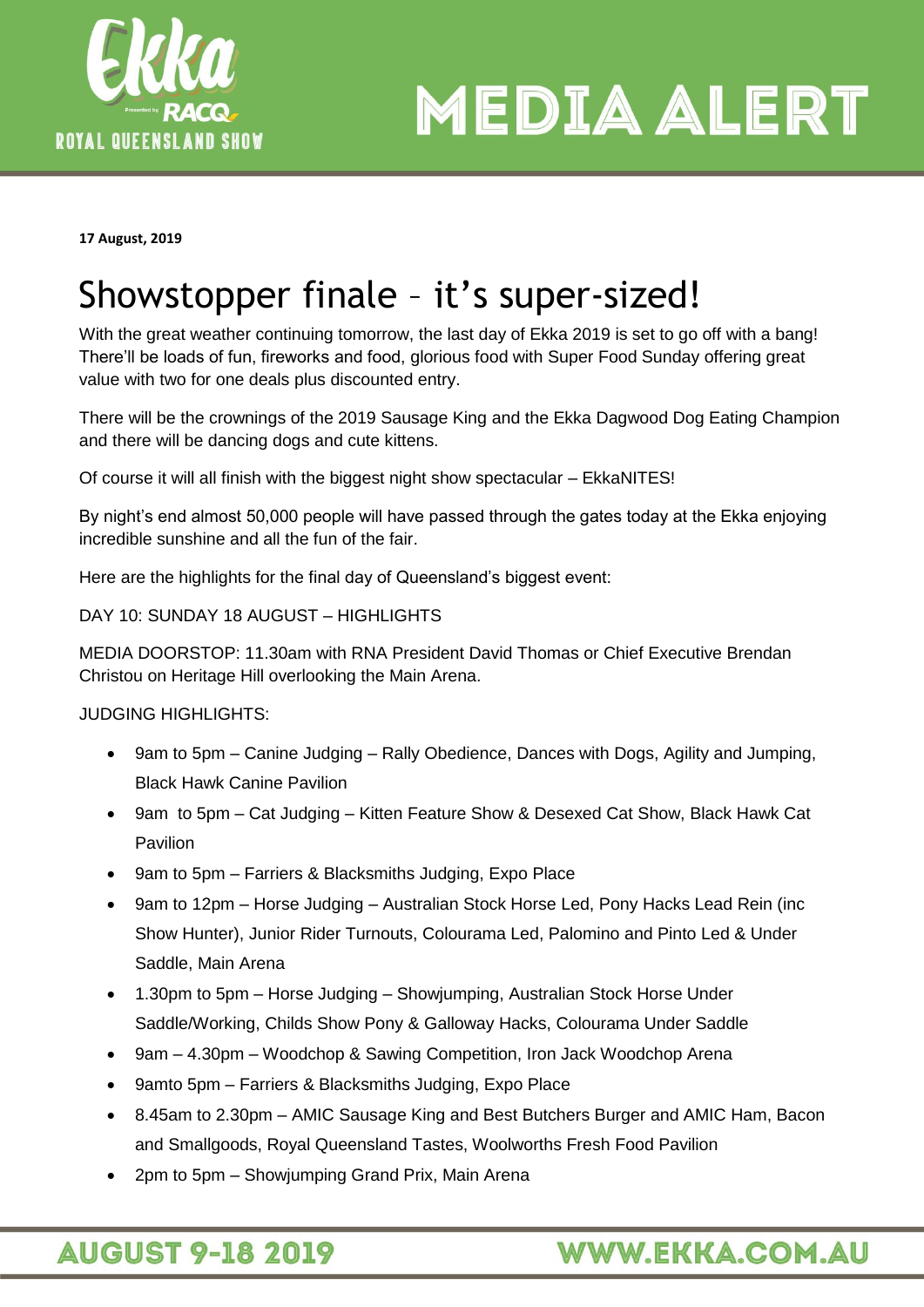



## TWO FOR ONE FOOD AND DISCOUNTED ENTRY

A dollar will go twice as far tomorrow with Super Food Sunday where Ekka guests can buy one, get on free and enjoy 15% off tickets online. Each participating food outlet will specify a meal or product that is part of the 2 for 1 deal. Some of the show favourites on offer include Wagyu tasting plates, bao rolls, gnocchi, cupcakes, scones, chips and dagwood dogs.

#### DANCING DOGS AND CUTE KITTENS

Head to the Black Hawk Canine Pavilion to see the dogs with serious skills, including Agility, Jumping, Rally Obedience and Dances with Dogs. You'll be energised watching these hounds bound and bounce their way towards the blue ribbon. Or if you prefer cuddly kittens the Kitten Feature Show judging is on.

WHEN: Dances with Dogs from 12pm, Black Hawk Canine Pavilion; Kittens Feature Show from 9.30am Black Hawk Cat Pavilion

#### DAGWOOD DOG EATING COMPETITION

Due to popular demand the Ekka Dagwood Dog Eating Competition is back after its debut last year. See man/woman vs food in the ultimate intake! Hungry for the win, competitors will eat across three competitive classes – Amateur, Professional and Female.

WHEN: Dagwood Dog Eating Competition 12pm – 2pm, XXXX Stockmen's Bar and Grill

#### BEST SNAGS TO SIZZLE

Also on the menu tomorrow is the reveal of Queensland's best snags and beef patties at the AMIC Sausage King and Best Butcher's Burger Competition. The Sausage King Competition now in its 18th year, discovers the best sausages in the state, while the Best Butcher's Burger unearths the tastiest beef patty.

WHEN: Sausage King and Best Butchers Burger 8.45am – 2.30pm, Royal Qld Tastes, Woolworths Fresh Food Pavilion

## BOX UP THOSE AG HALL BARGAINS

The Agricultural Hall champion fruit and vegetable displays will be sold off at a super low price tomorrow. All fruit and veg must go, so nab yourself a bargain on Ekka Super Sunday.

WHEN: 3pm, Agricultural Hall

#### PATTERNS APLENTY

Colourama, Palominos and Pintos trot to the Main Arena tomorrow for judging in a spectacular showcase of patterned horseS. Then in the afternoon, the smallest of competitors will shine in the Child's Show Pony judging.

WHEN: 9am – 12pm, Patterned Horses; 1.30pm – 5pm , Child's Show Pony- Main Arena

**AUGUST 9-18 2019** 

**WWW.EKKA.COM.AU**